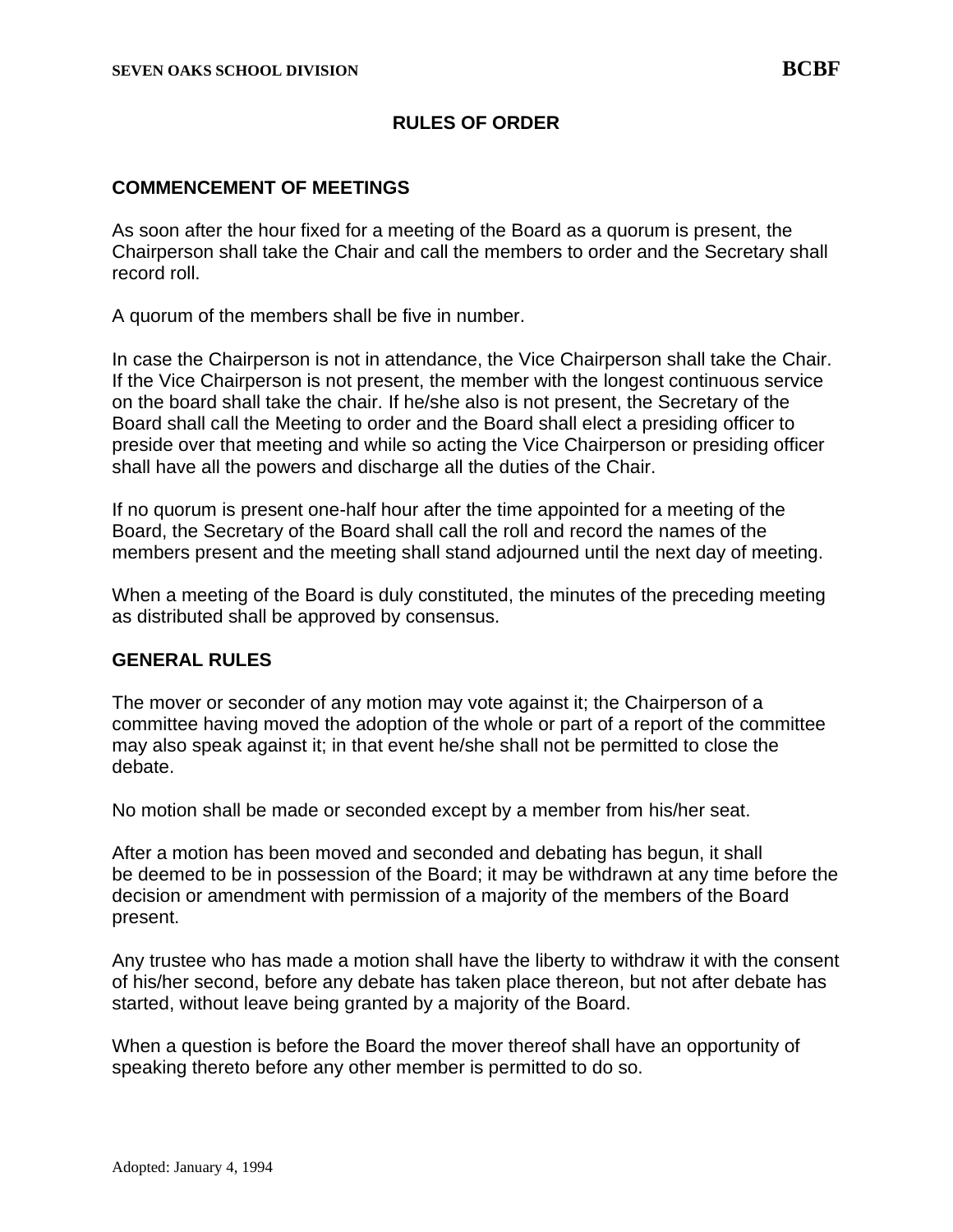A motion to adjourn the Board shall always be in order except:

- When a member has the floor.
- When the vote has been called.
- When the previous question has been moved.

No second motion to adjourn shall be made until after some intermediary proceedings have taken place.

A motion to adjourn the Board cannot be amended and is not open to debate, but a motion to adjourn to a given day may be amended and is open to debate.

A sitting on a given day adjourned from a previous meeting shall be considered as forming part of the same meeting.

The previous question, until it is decided shall preclude all amendments of the main question and shall be put without debate in the following words, "Shall this question be put now?" and if this motion be resolved in the affirmative by a two-thirds majority of all members of the Board present, all debates shall cease and all further motions shall be precluded and the proposition before the Board shall be put forthwith in the reverse order to that in which they have been moved. The previous question as in the case of a motion to adjourn shall always be in order.

An amendment modifying the intention of a motion shall be in order, but an amendment introducing matter relating to a different subject shall not be in order.

All amendments shall be put in the reverse order in which they are moved, and every amendment submitted shall be reduced to writing, and be decided upon or withdrawn before the main question is put to vote. Only one amendment shall be allowed to an amendment. If any amendment or an amendment to an amendment be decided in the negative or be adopted, another amendment or an amendment to the amendment (as the case may be) may be moved.

When the Act or the rules of the Board determine the majority which must be obtained for the adoption of a report, By-Law or motion the same majority shall be required to amend such report, By-Law or motion.

A motion shall not be out of order merely because it contains a number of distinct propositions, but upon the request of any member of the Board the individual propositions shall be voted on separately.

When the Chairperson has called for a vote of those in favour of a question, the question shall be deemed to have been put.

After any question is put by the Chairperson, no member shall speak to the question,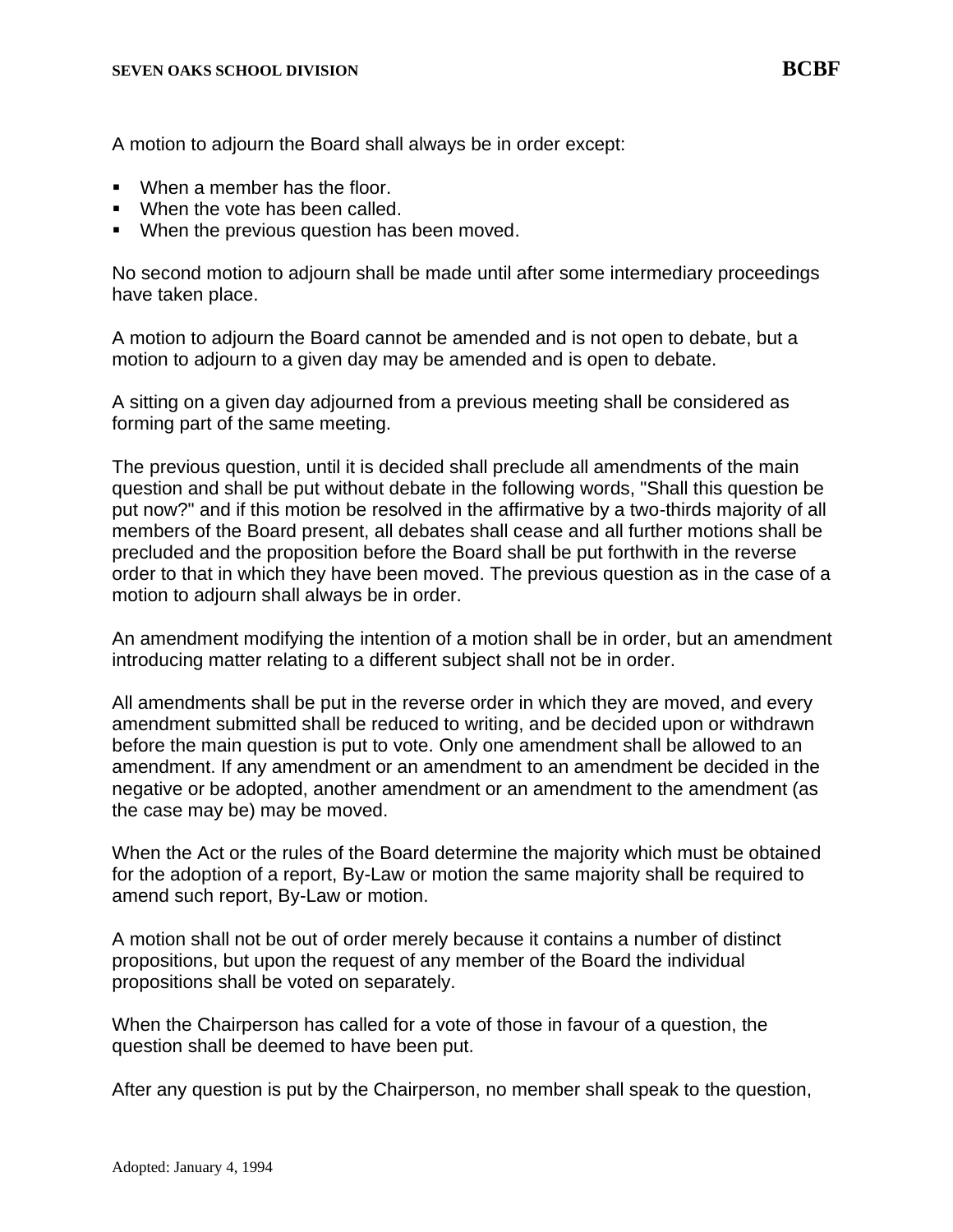nor shall any other motion be made until after the result is declared; a decision of the Chairperson as to whether the question has been put shall be conclusive. Whenever the Chairperson is of the opinion that a motion offered to the Board is contrary to the Act or to the rules and privileges of the Board, he/she shall apprise the members thereof before putting the question and quote the rule or authority applicable to the case without argument or comment.

All members present shall take their seats whenever a question is called. In the event a member is temporarily absent, the question shall be delayed until that member returns, but for no longer than five minutes. In the event that the member leaves his/her seat a second time, the record will show that the member has absented him/herself when the question was called a second time.

No members shall change their vote except with the unanimous consent of the members present.

Whenever the Board goes into Committee of the Whole, the Chairperson shall leave the Chair, and the Vice Chairperson shall preside and report the proceedings of the Committee.

Previous to discussion of any By-Law or report of a Committee in Committee of the Whole, the same shall be read out by the Secretary of the Board who, on the request of any member, shall repeat the reading of any clause or clauses therein as may be desired by such member but not so as to interrupt any member speaking.

The rules of the Board shall be observed in Committee of the Whole, so far as may be applicable; no motion shall require to be in writing or seconded, nor shall the yeas and nays be entered on the minutes, nor shall a motion for the previous question, or for an adjournment be allowed, nor shall the number of times of speaking on any question be limited.

Questions of order arising in Committee of the Whole shall be decided by the Chairperson of the committee, subject to an appeal to the committee, and if any disorder shall arise in the committee, the Chairperson of the Board shall resume the Chair without any motion being put or business being disposed of.

On motion in Committee of the Whole to rise and report, the question shall be decided without debate.

A motion in Committee of the Whole to rise without reporting or that the Chairperson leave the Chair shall always be in order and shall take precedence over any other motion. On such motion, debate shall be allowed, and on an affirmative vote the subject referred to the committee shall be considered as disposed of in the negative and the Chairperson shall resume the Chair and proceed with the next order of business.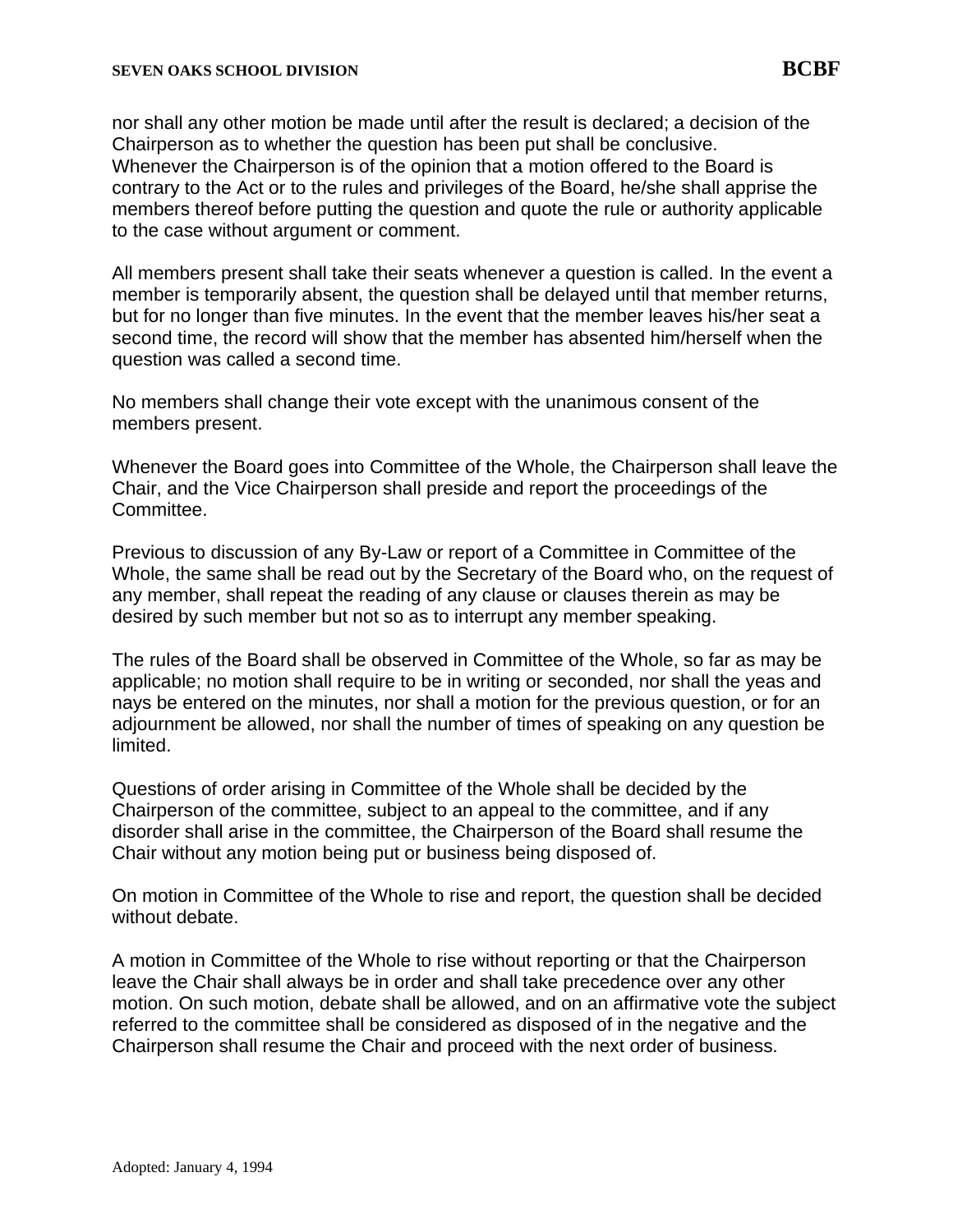### **POINTS OF ORDER IN BOARD**

The Chairperson shall preserve order and decide questions of order.

A point of order may be raised should there be a question of a breach of parliamentary procedure.

When a member raises a point of order, he/she shall address the Chairperson and state the point of order to the Chair and remain silent until the Chair has stated and decided the point of order. Thereafter, a member shall only address the Chair for the purpose of appealing to the Board from the Chairperson's decision. If no member appeals, the decision of the Chair shall be final.

If, however, a member wishes to appeal from the decision of the Chairperson, he/she shall as soon as the decision is made, even though another has the floor and without waiting to be recognized by the Chair, say " I appeal from the decision of the Chair". If this appeal is seconded, the Chairperson shall state clearly the question at issue and reasons for the decision if he/she thinks it necessary and then state the question thus: "Shall the decision of the Chair be sustained?" and the Board, if appealed to, shall decide the question without debate and its decision shall be final.

#### **RULES OF DEBATE IN BOARD**

Every member must address all remarks through the Chair.

When two or more members indicate they wish to speak, the Chairperson shall designate the member who has the floor; this shall be the member who, in the opinion of the Chairperson, first so indicated.

When a member is speaking, no other member shall interrupt him/her except as indicated by Robert's Rules of Order.

Any member shall speak to the same question or in reply, for no longer than a five minute period or for more than two times without leave of the Board.

Any member may require the question under discussion be read at any time during debate, but not so as to interrupt a member while speaking.

Members must confine remarks to the merits of the pending question.

Members must refrain from attacking motives of trustees and administrators in attendance at Board meetings

Members must avoid the use of other members' names.

Members must refrain from speaking adversely on a prior action not pending.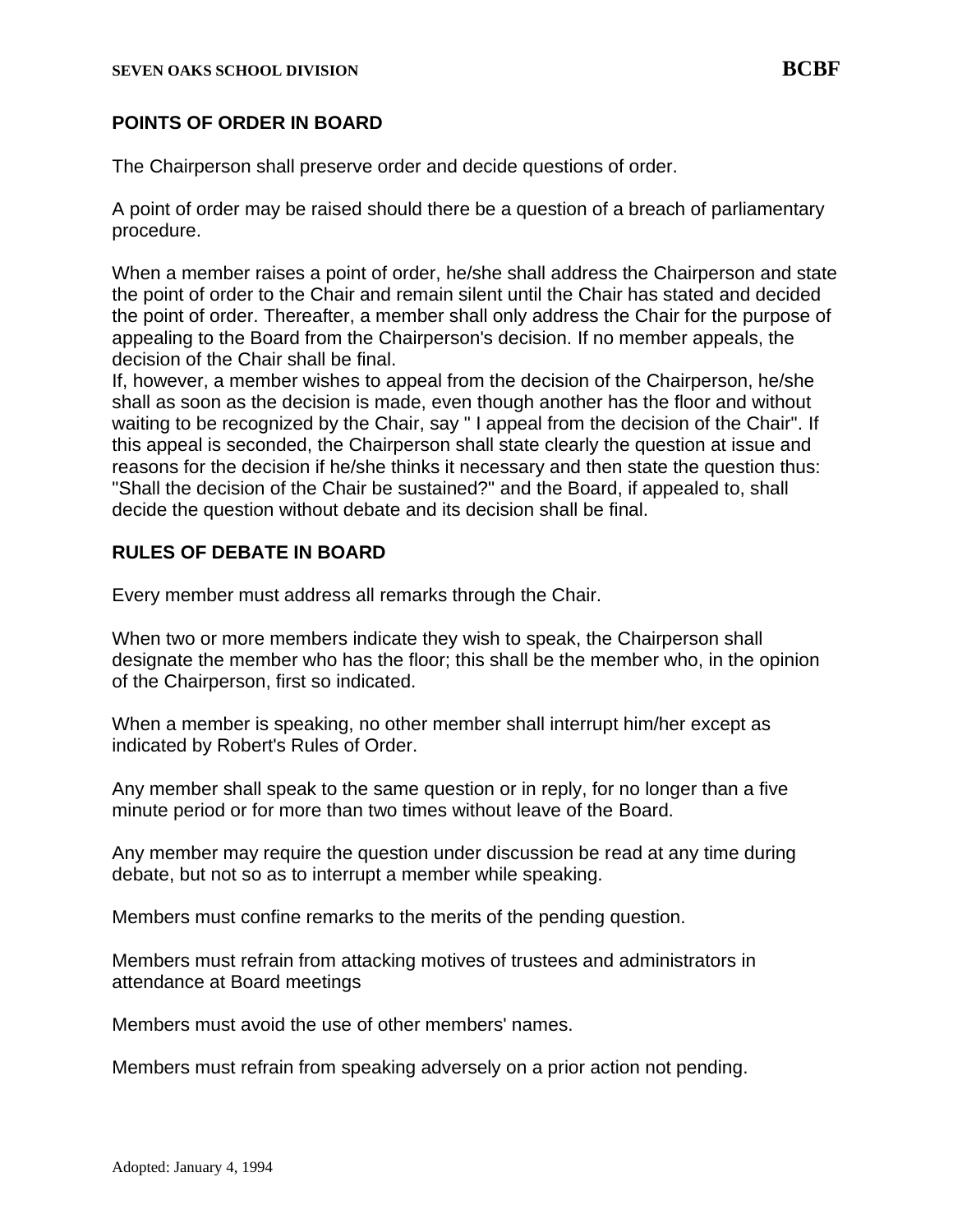Members must refrain from speaking against their own motions.

Members will be allowed to read from reports, quotations, etc., only without objection or with permission.

Members are not allowed to speak during an interruption by the Chair.

Members must refrain from disturbing the assembly.

When the Chair is putting a question, no member shall walk across or out of the room or make any noise or disturbance.

Every member of the Board present when a question is put, shall vote thereon, unless the majority of the Board then present excuse the member, or the member is prohibited from so doing by the Act and the record shall so indicate the abstention of that member. The member shall declare conflict prior to discussion commencing where he/she knowingly is in conflict of interest.

If any member at a meeting of the Board when a question is put and a roll call vote taken does not vote he/she shall be deemed as voting in the negative except where excused.

Before or immediately after a vote is taken any member may require that a roll call vote be taken and it shall be taken accordingly.

All votes shall be recorded.

Upon the taking of any vote if all members present when the vote is taken vote unanimously the Secretary of the Board shall record the vote accordingly.

Any Board action resulting from a meeting disruption by a member(s) shall be recorded in the minutes.

In all unprovided cases in the proceedings of the Board or in Committee of the Whole, the matter shall be decided by the Chair in accordance with the established usages of Roberts Rules of Order.

# **DISCIPLINARY PROCEDURES**

Robert's Rules of Order will be followed at Board Meetings or outside Board Meetings if members do not conduct themselves properly.

# **At Board Meetings**

In cases of a serious offence occurring at Board Meetings, the Chair or another member shall: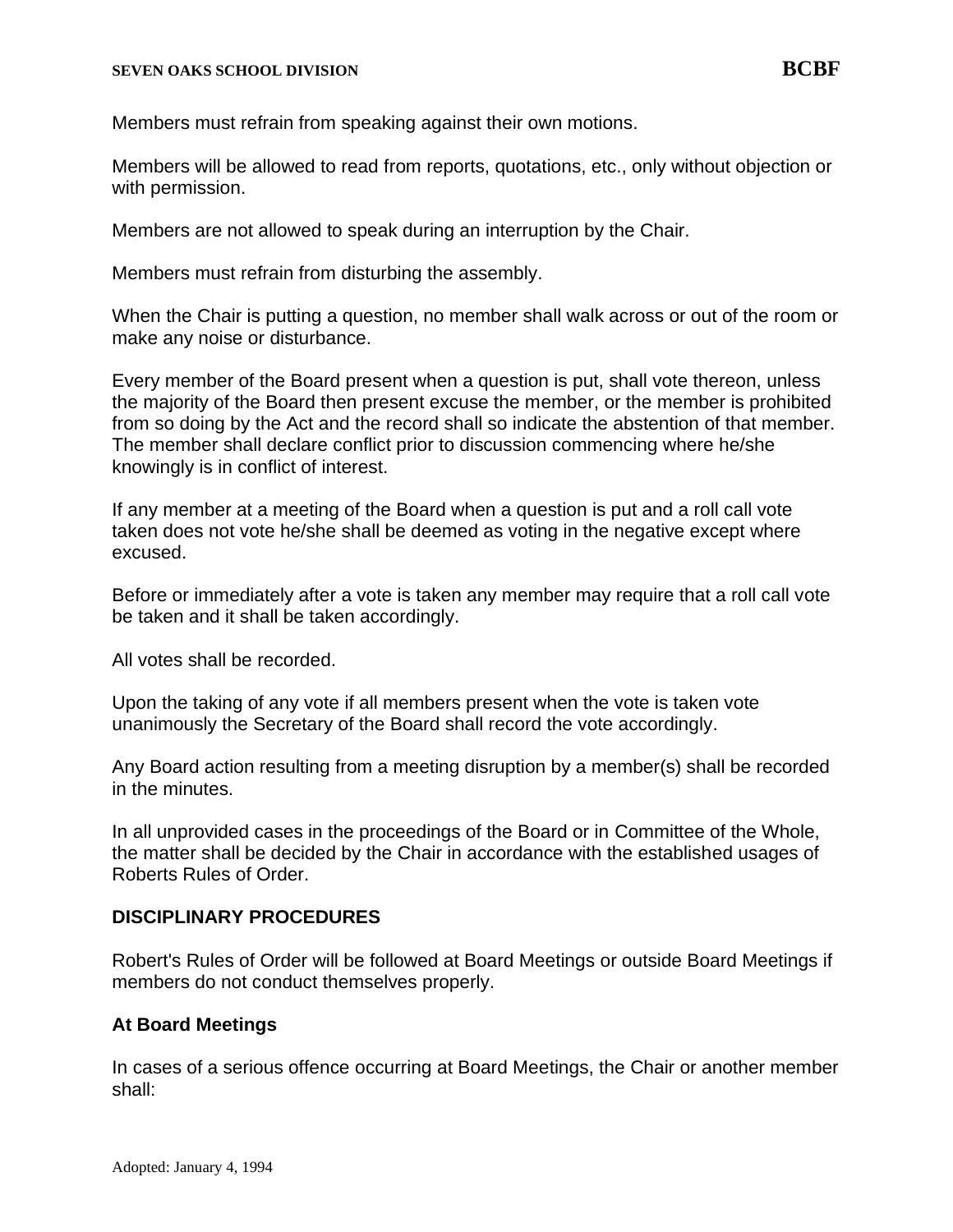- Call the offending member to order; and/or
- Name the offending member.

#### **Outside Board Meetings**

A formal complaint against a member who injures the good name of the Board and/or the Division, disturbs its well being or hampers it in its work, will be dealt with in accordance with Robert's Rules of Order.

# **SCHOOL BOARD MEMBER ETHICS**

Members of the Board of Education will strive to improve public education and to that end will:

- View service on the Board as an opportunity to serve the community, because public education is the best means to promote the welfare of our people and to preserve our democratic way of life.
- Work unremittingly to help the people in the community understand the importance of public education and to support willingly the highest level of education that can be afforded.
- Observe and enforce laws and regulations pertaining to education.
- Try to make decisions in terms of the best interests of the educational welfare of children.
- Seek to provide equal educational opportunity for all children regardless of ability, race, creed or location of residence.

# **SCHOOL BOARD MEMBER ETHICS**

- Recognize that Board members are not responsible for running the schools but for seeing that they are well run.
- Confine Board action to policy making, planning, and appraisal.
- Refuse to represent special interests or partisan politics or to use the schools for personal gain or for the gain of friends or supporters.
- **EXTER 15 Arrive at conclusions only after full discussion of matters with members of the** professional staff and Board members assembled at a meeting.
- Graciously support decisions reached by the majority of the Board.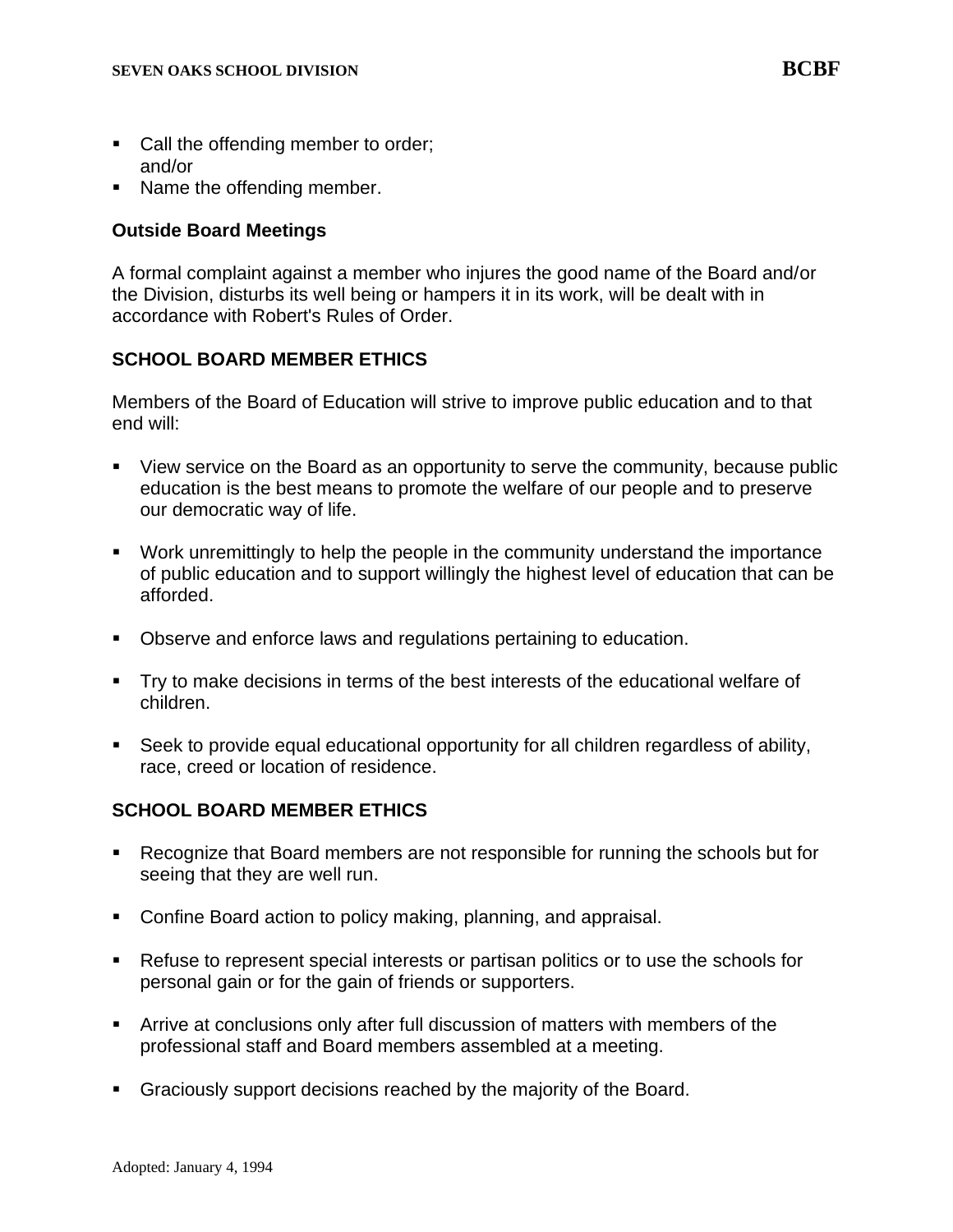- Recognize that authority rests with the whole Board assembled in a meeting and that individual Board members have no legal status to bind the Board outside a meeting.
- Vote only for the best trained technical and professional personnel who have been properly recommended by the appropriate administrator.
- Support and protect school personnel in performance of their duties.
- Refer all complaints to the proper administrator and discuss such complaints at a regular meeting only if the problem remains unsolved.
- **•** Present personal criticisms of school employees only to the appropriate administrator.
- Not speak disrespectfully of the Reigning Sovereign, or of any of the Royal Family, or of the Governor General, the Lieutenant Governor, or any person administering the Executive Government of Canada or of any Province of Canada.
- Not have the power to direct or interfere with the work of any employee of the Board or any person or firm doing work for the Board. Employees of the Board are responsible only to their immediate supervisors and through those supervisors to the Board as a whole.

#### **READING OF BY-LAWS AND PROCEEDINGS THEREON**

Every By-law shall be introduced upon motion for leave specifying the title of the By-law or upon motion to appoint a committee to prepare and bring it in.

A By-law shall not be introduced either in blank or in an imperfect shape.

Provided that where a By-law contains a provision that it shall come into force at a future date, such date may be left blank until the By-law has received its second reading but the same shall be inserted on its third reading. The insertion of such date shall be regarded as an ordinary amendment and the motion for same is not required to be in writing nor seconded.

The question "that this By-law be now read a first time" shall be decided without amendment or debate.

Every By-law shall have received three separate readings previous to its being passed.

The three separate readings of any By-law shall be given at different meetings unless by a vote of two-thirds of the whole Board this rule be suspended.